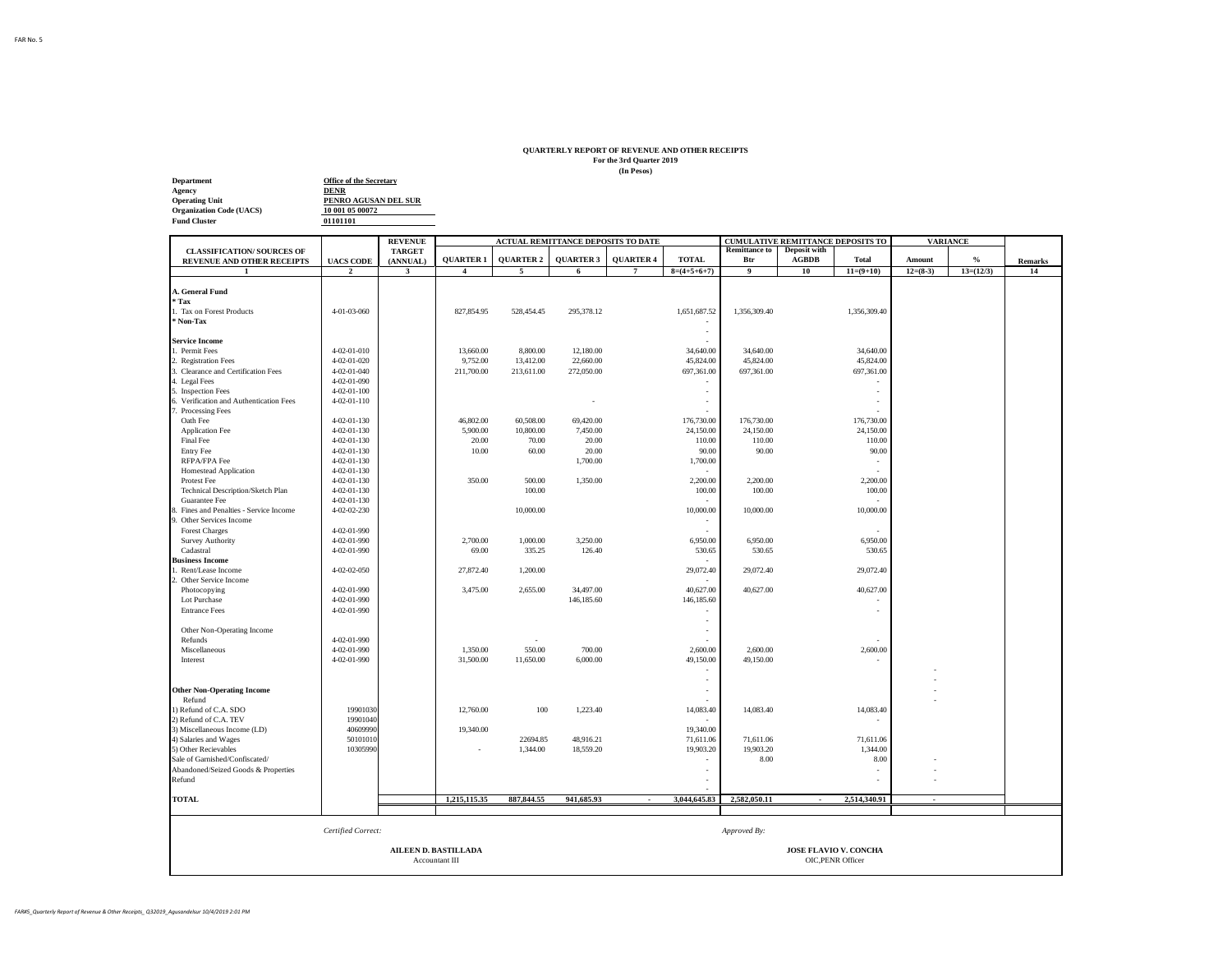## **QUARTERLY REPORT OF REVENUE AND OTHER RECEIPTS For the 3rd Quarter 2019 (In Pesos)**

| <b>Department</b>               | <b>Office of the Secretary</b> |
|---------------------------------|--------------------------------|
| Agency                          | <b>DENR</b>                    |
| <b>Operating Unit</b>           | PENRO AGUSAN DEL SUR           |
| <b>Organization Code (UACS)</b> | 10 001 05 00072                |
| <b>Fund Cluster</b>             | 03104334                       |

|                                                                    |                  | <b>REVENUE</b> | <b>ACTUAL REMITTANCE DEPOSITS TO DATE</b> |                  |                  |                  |                                                         |                      | <b>CUMULATIVE REMITTANCE DEPOSITS TO</b> |                          | <b>VARIANCE</b>          |               |                |  |
|--------------------------------------------------------------------|------------------|----------------|-------------------------------------------|------------------|------------------|------------------|---------------------------------------------------------|----------------------|------------------------------------------|--------------------------|--------------------------|---------------|----------------|--|
| <b>CLASSIFICATION/ SOURCES OF</b>                                  |                  | <b>TARGET</b>  |                                           |                  |                  |                  |                                                         | <b>Remittance to</b> | Deposit with                             |                          |                          |               |                |  |
| <b>REVENUE AND OTHER RECEIPTS</b>                                  | <b>UACS CODE</b> | (ANNUAL)       | <b>QUARTER 1</b>                          | <b>QUARTER 2</b> | <b>QUARTER 3</b> | <b>QUARTER 4</b> | <b>TOTAL</b>                                            | Btr                  | <b>AGBDB</b>                             | <b>Total</b>             | Amount                   | $\frac{0}{0}$ | <b>Remarks</b> |  |
|                                                                    | $\sim$           | 3              |                                           |                  |                  |                  | $8=(4+5+6+7)$                                           | $\mathbf{Q}$         | 10                                       | $11=(9+10)$              | $12=(8-3)$               | $13=(12/3)$   | 14             |  |
|                                                                    |                  |                |                                           |                  |                  |                  |                                                         |                      |                                          |                          |                          |               |                |  |
| <b>Special Account in the General Fund</b><br>03104334 - PASu-AMWS |                  |                |                                           |                  |                  |                  |                                                         |                      |                                          |                          |                          |               |                |  |
| 1. Other Service Income                                            |                  |                |                                           |                  |                  |                  |                                                         |                      |                                          |                          |                          |               |                |  |
| <b>Entrance Fees</b>                                               | 4-02-01-990      |                |                                           | 375.00           | 900.00           |                  | 1,275.00                                                | 1,275.00             |                                          | 1,275.00                 |                          |               |                |  |
| Use of PA Facilities Fees                                          | 4-02-01-990      |                |                                           | 1,275.00         |                  |                  | 1,275.00                                                | 1,275.00             |                                          | 1,275.00                 |                          |               |                |  |
| Fees for commercial documentation and                              |                  |                |                                           |                  |                  |                  |                                                         | 5,000.00             |                                          |                          |                          |               |                |  |
| photography                                                        | 4-02-01-990      |                | no collection                             | 5,000.00         | $\sim$           |                  | 5,000.00                                                |                      |                                          | 5,000.00                 |                          |               |                |  |
| 2. Clearance & Certification Fee                                   | 4-02-01-040      |                |                                           | 62.50            | 137.50           |                  | 200.00                                                  | 200.00               |                                          | 200.00                   |                          |               |                |  |
| 3. Processing Fees                                                 |                  |                |                                           |                  |                  |                  |                                                         |                      |                                          |                          |                          |               |                |  |
| Oath Fee                                                           | 4-02-01-130      |                |                                           |                  |                  |                  |                                                         |                      |                                          | $\overline{\phantom{a}}$ |                          |               |                |  |
|                                                                    |                  |                |                                           |                  |                  |                  | $\sim$                                                  |                      |                                          | $\sim$                   |                          |               |                |  |
| <b>TOTAL</b>                                                       |                  |                | $\overline{\phantom{a}}$                  | 6,712.50         | 1,037.50         | $\cdot$          | 7,750.00                                                | 7,750.00             | $\overline{\phantom{a}}$                 | 7,750.00                 | $\overline{\phantom{a}}$ |               |                |  |
|                                                                    |                  |                |                                           |                  |                  |                  |                                                         |                      |                                          |                          |                          |               |                |  |
| Certified Correct:                                                 |                  |                |                                           |                  |                  |                  | Approved By:                                            |                      |                                          |                          |                          |               |                |  |
| <b>AILEEN D. BASTILLADA</b><br>Accountant III                      |                  |                |                                           |                  |                  |                  | <b>JOSE FLAVIO V. CONCHA</b><br><b>OIC.PENR Officer</b> |                      |                                          |                          |                          |               |                |  |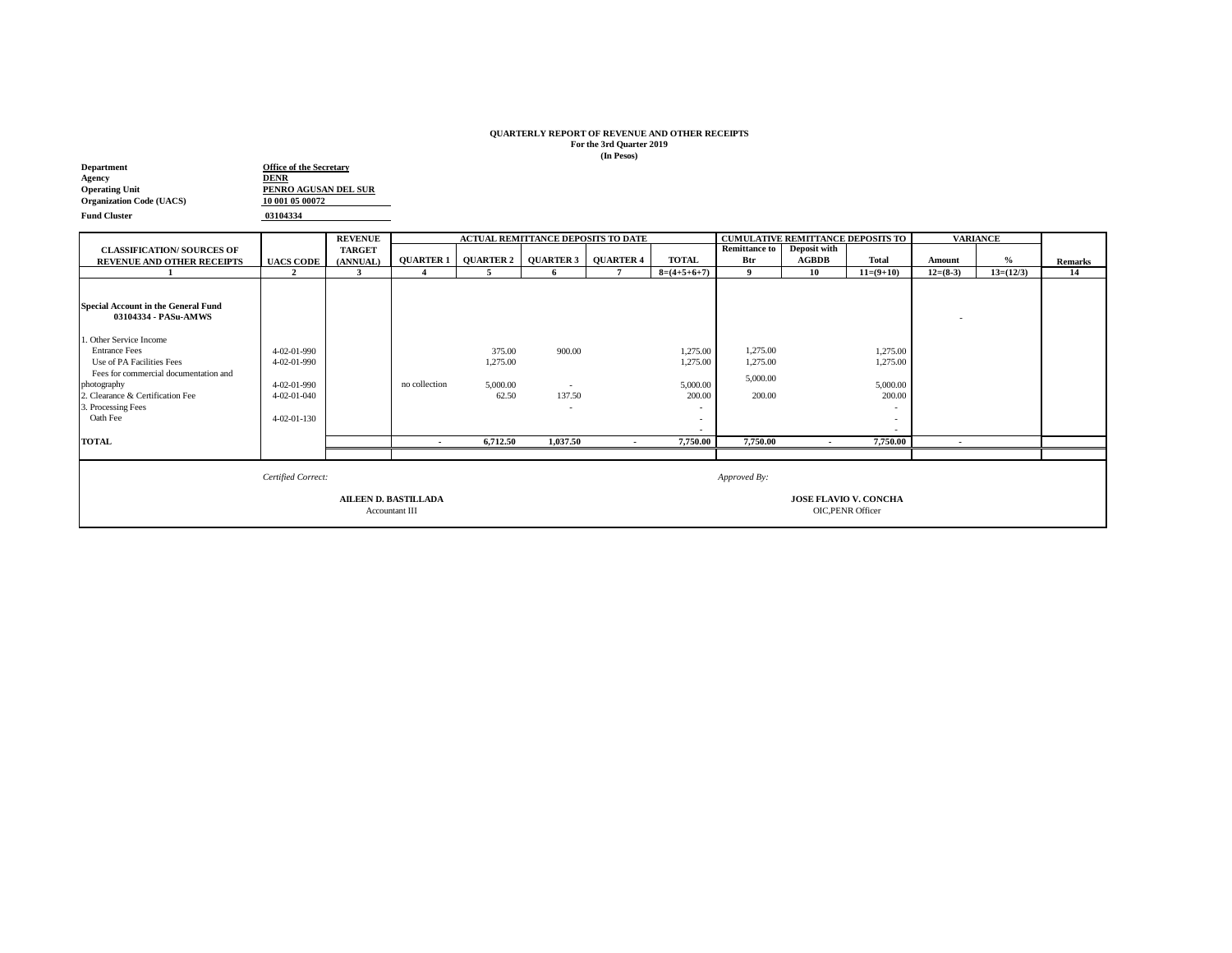$\Gamma_{\rm c} \sim 10^5$